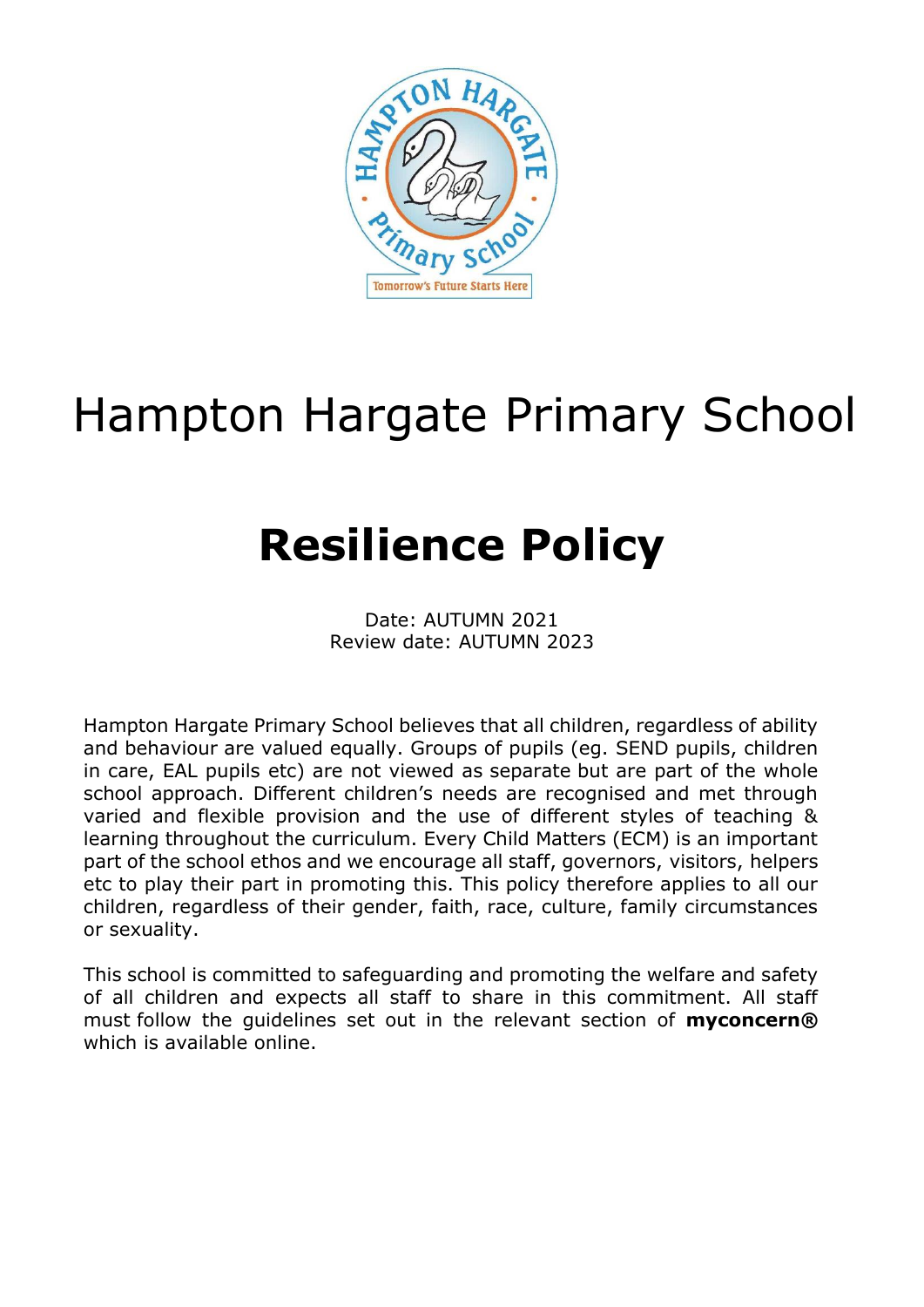Named lead : Amanda Christophi, Emma Porter Named Governor : Chris O'Brien

## **Why building resilience in schools is important**

We know that when students have resilience, they are able to deal well with setbacks and make the most of opportunities. The capacity to be resilient lies in us all and it can be taught, modelled, measured and mastered. School lessons offer a perfect environment for young people to develop resilience skills alongside their peers as part of their education. Resilience is fundamental to personal development as it allows us to understand and express ourselves and have empathy and compassion for others.

The [Cambridgeshire and Peterborough Healthy Schools Network and Support Service](https://healthyschools.info/) underpins the vital contribution that local schools make to help children and young people to develop and strengthen their emotional, physical and behavioral resilience to improve their health and wellbeing.

The Department for Education (DfE) recognises that: "in order to help their children succeed; schools have a role to play in supporting them to be resilient and mentally healthy".

Schools can play a critical part in many different ways to help promote good mental health in children and to prevent later problems.

This can be achieved through:

A positive and supportive school ethos, creating an environment that enhances children and school staff's resilience and mental health.

Curriculum-based activities that teach resilience skills and build social and emotional capacity.

Making the most of positive peer relationships and staff who model resilient behaviours.

At Hampton Hargate Primary School we aim to promote resilience for our whole school community (children, staff, parents and carers), and recognise how important resilience and emotional wellbeing is to our lives in just the same way as physical health. We recognise that children's resilience is a crucial factor in their overall wellbeing and can affect their learning and achievement.

Our role in school is to ensure that children are able to manage times of change and stress, and that they are supported to reach their potential or confident to access help when they need it. We also have a role to ensure that children learn about resilience and what they can do to maintain an optimistic and realistic outlook, with the right skills and strategies, including where they can go and who to contact if they need help and support.

Our aim is to help develop the protective factors which build resilience to mental health problems and enable the capacity to thrive in a school where:

- All children are valued.
- Children have a sense of belonging and feel safe
- Children feel able to talk openly with trusted adults
- Positive resilience and mental health is promoted and valued
- Bullying is not tolerated

We build opportunities to build on resilience through the curriculum and daily planning.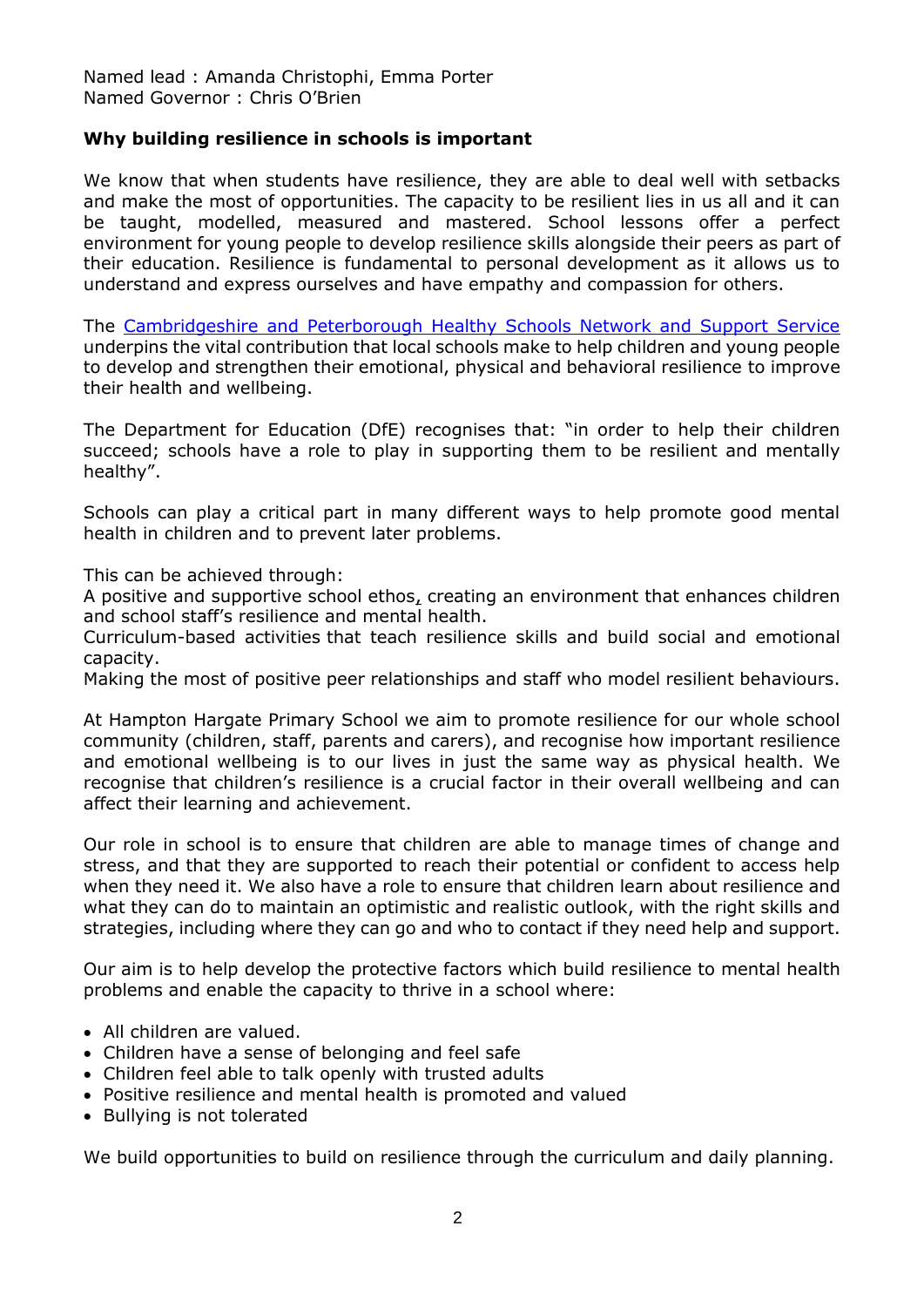# **A definition of resilience**

In the summer of 2019, at the Healthy Schools steering group, it was suggested that it would be advantageous to develop a locally agreed definition of what is meant by 'resilience' in relation to young people and their communities. Following consultation with key partners the following definition was agreed.

"*We want to support our communities to develop an environment that will enable young people to build the resilience to avoid risk taking behaviours, choose healthy lifestyles and improve their long term health outcomes. Resilience is a wide range of practical skills that provides people with the ability to cope with stress, adversity, failure and challenges. Resilience is evident when people have a greater ability to "bounce back" when faced with difficulties and achieve positive outcomes. However, resilience is not just about bouncing back from hard times, it is a set of life skills that guide people on how to approach situations in order to achieve the best possible outcome. It shows people how to bounce forward in everyday situations, keep things in perspective and thrive in life."*

# **How this policy was developed and who was consulted**

This policy was developed with the team of staff who oversee the planning and delivery of mental health, wellbeing and resilience through the curriculum and the day to day running and provision within the school.

Information gathered was researched and gathered in reference to the following:

- Transforming Children and Young People's Mental Health Provision: a Green Paper [https://www.gov.uk/government/consultations/transforming-children-and](https://www.gov.uk/government/consultations/transforming-children-and-young-peoples-mental-health-provision-a-green-paper/quick-read-transforming-children-and-young-peoples-mental-health-provision)[young-peoples-mental-health-provision-a-green-paper/quick-read-transforming](https://www.gov.uk/government/consultations/transforming-children-and-young-peoples-mental-health-provision-a-green-paper/quick-read-transforming-children-and-young-peoples-mental-health-provision)[children-and-young-peoples-mental-health-provision](https://www.gov.uk/government/consultations/transforming-children-and-young-peoples-mental-health-provision-a-green-paper/quick-read-transforming-children-and-young-peoples-mental-health-provision)
- Ofsted Inspection Framework [https://www.gov.uk/government/news/ofsted-is-changing-how-it-inspects](https://www.gov.uk/government/news/ofsted-is-changing-how-it-inspects-schools)[schools](https://www.gov.uk/government/news/ofsted-is-changing-how-it-inspects-schools)
- Relationships and Health Education in Schools [https://www.gov.uk/government/publications/changes-to-personal-social](https://www.gov.uk/government/publications/changes-to-personal-social-health-and-economic-pshe-and-relationships-and-sex-education-rse)[health-and-economic-pshe-and-relationships-and-sex-education-rse](https://www.gov.uk/government/publications/changes-to-personal-social-health-and-economic-pshe-and-relationships-and-sex-education-rse)
- Promoting children and young people's emotional health and wellbeing A whole school and college approach [https://www.gov.uk/government/publications/promoting-children-and-young](https://www.gov.uk/government/publications/promoting-children-and-young-peoples-emotional-health-and-wellbeing)[peoples-emotional-health-and-wellbeing](https://www.gov.uk/government/publications/promoting-children-and-young-peoples-emotional-health-and-wellbeing)
- Non-statutory guidance to schools on character education and development for pupils

https://www.gov.uk/government/publications/character-education-framework

- British Psychological Society Briefing Paper on Resilience and Character <https://www.bps.org.uk/news-and-policy/briefing-paper-resilience-and-character>
- National Children's Bureau: Partnership for Well-being and Mental Health in **Schools** [https://www.ncb.org.uk/what-we-do/our-priorities/health-and-well](https://www.ncb.org.uk/what-we-do/our-priorities/health-and-well-being/projects-and-programmes/partnership-well-being-and)[being/projects-and-programmes/partnership-well-being-and](https://www.ncb.org.uk/what-we-do/our-priorities/health-and-well-being/projects-and-programmes/partnership-well-being-and)
- The Good Child Report 2019 [https://www.childrenssociety.org.uk/news-and-blogs/our-blog/good-childhood](https://www.childrenssociety.org.uk/news-and-blogs/our-blog/good-childhood-report-top-findings)[report-top-findings](https://www.childrenssociety.org.uk/news-and-blogs/our-blog/good-childhood-report-top-findings)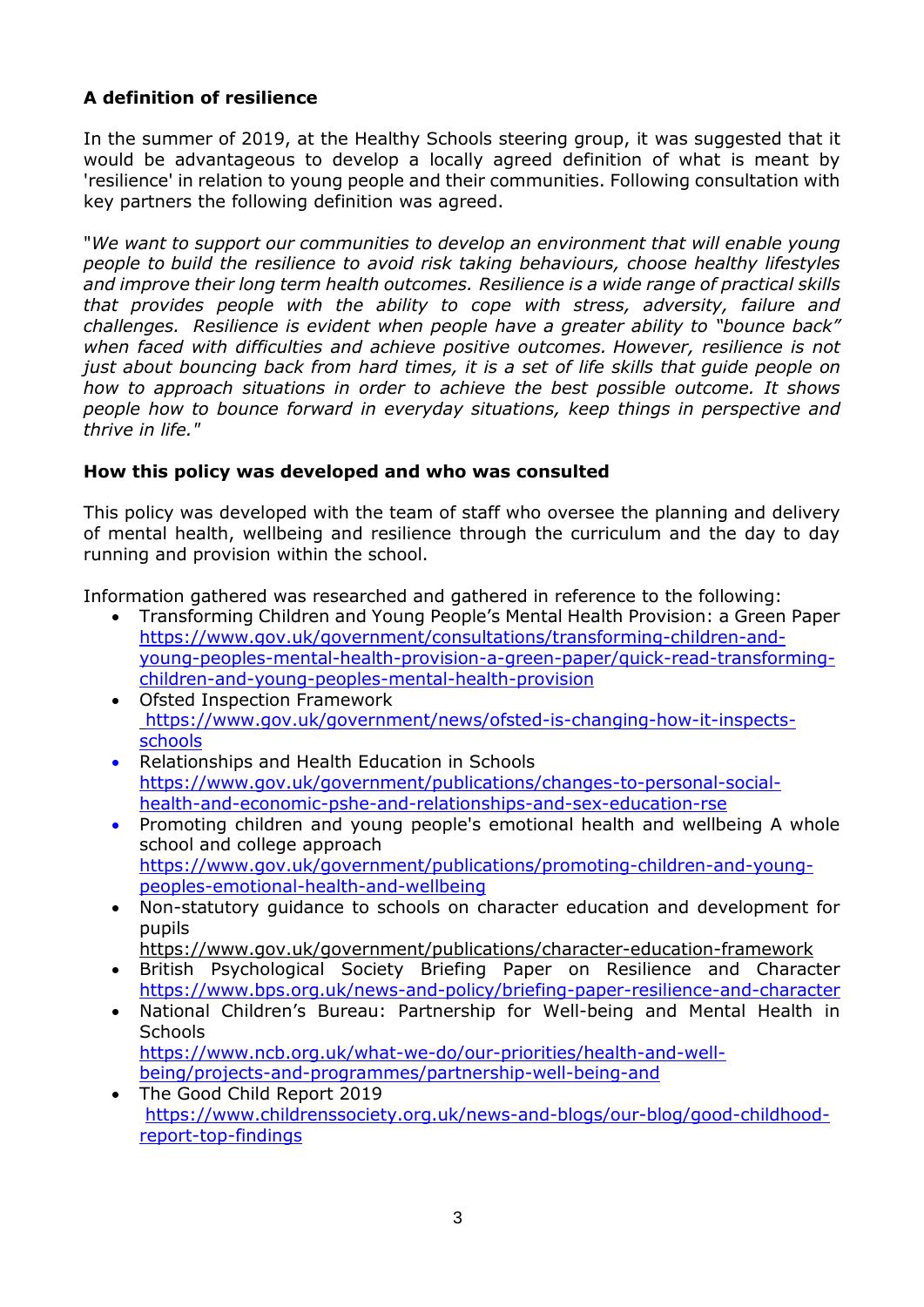# **The link to other policies**

This policy links to our policies on:

- Curriculum
- Behaviour
- Anti-Bullying
- SEND
- Equality
- PSHE and RSE
- Safeguarding and child protection
- Mental Health and Wellbeing
- Pupil Premium
- Supporting Pupils with Medical Conditions
- Accessibility Plan

# **Staff Roles and Responsibilities**

Mental Health and Wellbeing Leads – Amanda Christophi (Assistant Head, KS2 SENCO) and Emma Porter (Class teacher, Foundation Stage/KS1 SENCO)

Healthy School Award Lead – Rebecca Kelly (Class teacher) PSHCE Lead – Abigail Cross and Rebecca Kelly (Class teacher)

The Transforming Children and Young People's Mental Health Provision Green Paper sets out a directive for all schools to have a Mental Health Lead by 2026

This designated lead will:

- provide the interface between school and external services including school activity, teaching and learning, pastoral support, needs led review of provision and key link for external and specialist services
- oversee the commitment the school gives to student's mental health
- help staff to spot students who show signs of mental health problems
- offer advice to staff about mental health
- refer students to specialist services if they need to

# **Mental Health Teams**

Mental health support teams will be the link between the NHS and schools. They will work alongside other people who provide mental health support including:

- School Nurses
- Educational Psychologists
- School Counsellors
- Voluntary and Community Organisations
- Social Workers
- Mental Health and Wellbeing Team
- CAMH

# **Personal Development is a new Ofsted judgement.**

The full details can be found here:

<https://www.gov.uk/government/publications/education-inspection-framework>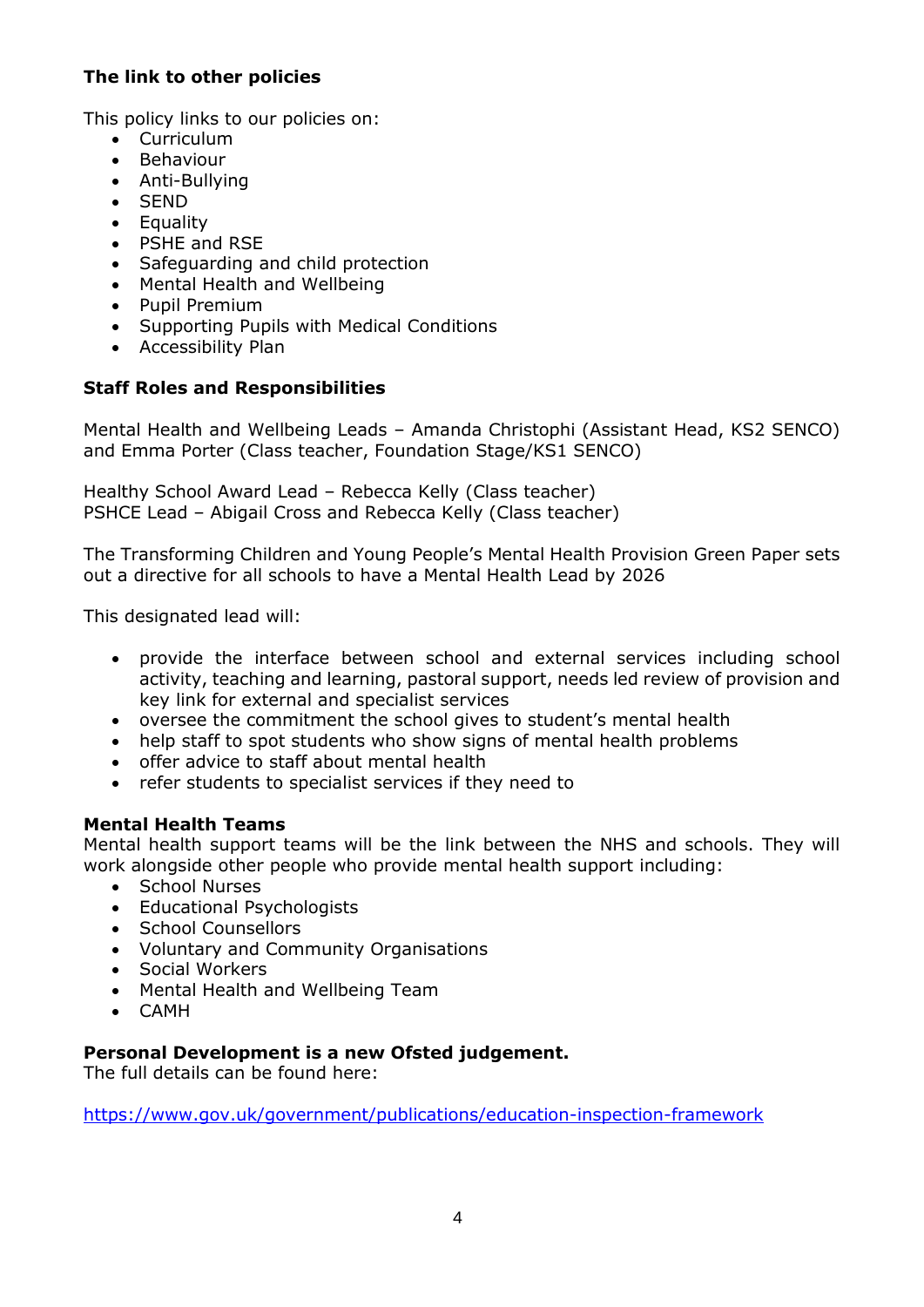In terms of resilience inspectors will make a judgement on the personal development of learners by evaluating the extent to which:

- the curriculum extends beyond the academic, technical or vocational. It provides for learners' broader development, enabling them to develop and discover their interests and talents,
- the curriculum and the school's wider work support learners to develop their character – including their resilience, confidence and independence – and help them know how to keep physically and mentally healthy
- at each stage of education, the school prepares learners for future success in their next steps

The school prepares learners for life in modern Britain by:

- equipping them to be responsible, respectful, active citizens who contribute positively to society
- developing their understanding of fundamental British values
- developing their understanding and appreciation of diversity
- celebrating what people have in common and promoting respect for the different protected characteristics as defined in law

#### **School community**

In addition to children's resilience, it is important to recognise the importance of promoting staff resilience and wellbeing.

We all commit to creating a culture of peer-to-peer praise that values activity proven to increase resilience and wellbeing. For example, strong silence (breathing and distraction time), taking 5, seeking fresh air, understanding what recovery time is for each individual.

There are no prizes for looking busy or staying late – we work in a way that is productive. There is no expectation of answering email outside school hours, and we recognise that some people prefer to work after hours as a personal work life choice.

We regularly survey staff to seek honest opinions as part of the review and planning process.

Annual CPD on developing the capacities to be resilient. For example, flexible and realistic thinking, self-awareness and compassion, self-regulation, hope and optimism and human connection. These capacities are known to help us manage everyday stress and strains and to make the most of opportunities.

In-school health events (zumba, fitness, free flu jabs, school nurse).

We recognise that failure is a part of personal growth, both negative and positive emotions can be expressed with compassion from others. We look after ourselves and each other.

Seasonal events for everyone to show their less serious sides (for example, World Book Day, Christmas jumpers, staff pantomime, themed non-uniform days, etc).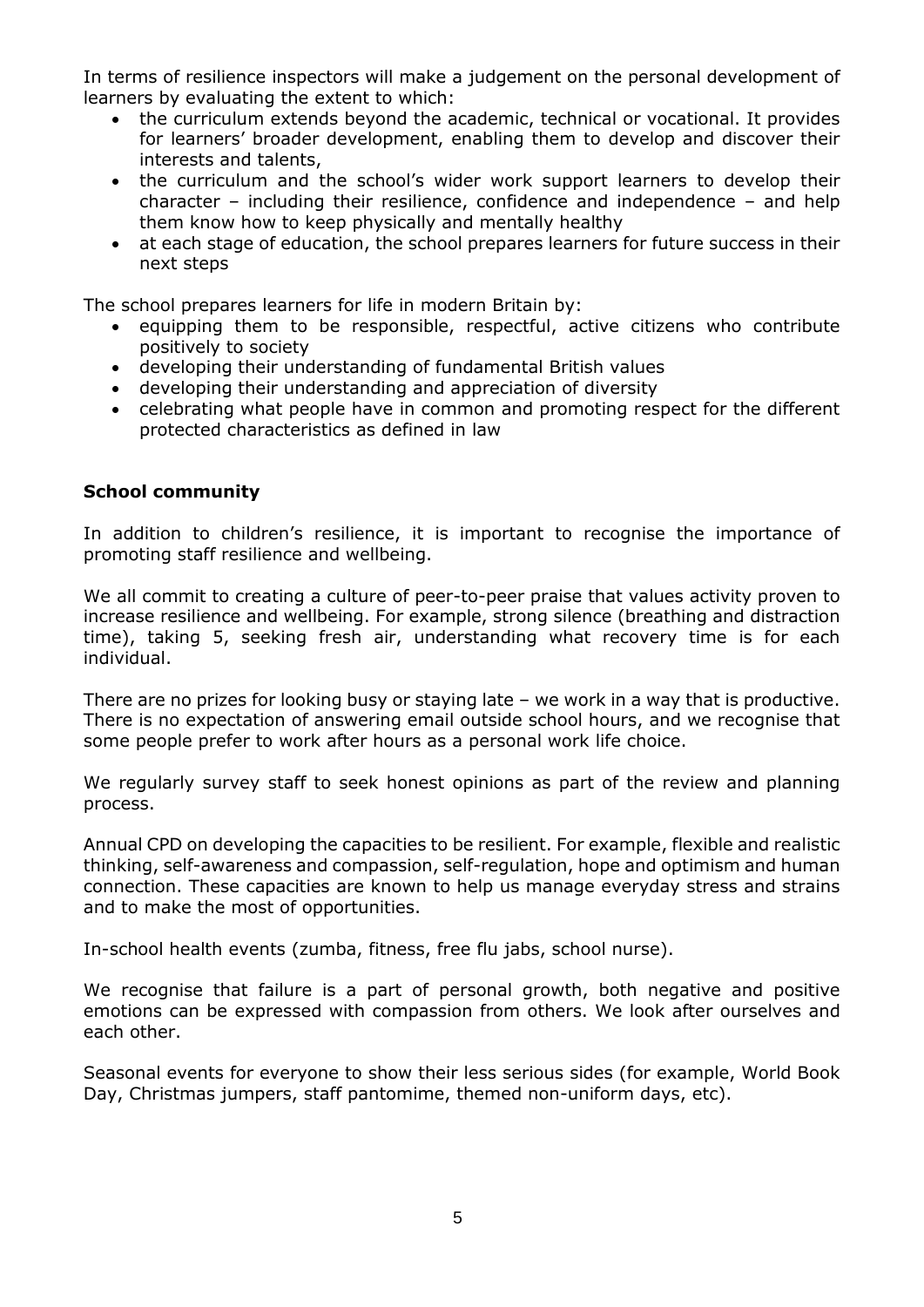# **What kind of school are we?**

## **How clearly do we communicate the kind of education we aim to provide?**

We communicate our curriculum, aims, ethos and intent with parents and children in multiple ways. We send home information each term about the work the children will be covering over term. In addition to this there is a comprehensive page on our website which has information of subjects, topics and progression through all areas of the curriculum. Each team communicates online with parents with updates such as Tapestry in foundation stage and Class Dojo in Key Stage 1.

We hold a Curriculum Evening every two years which allows parents to explore and experience the educational experiences their children participate in at our school. We also hold parent lesson visits in the autumn term to allow parents to participate in their child's class-based learning.

We send home a curriculum overview at the start of each term and a review at the end of each term. In addition to this each class has a class assembly where the children show and explain to parents and carers their learning. There are three parent's evenings through the year to update parents on their child's progress.

# **How do we ensure that all members of the school community (e.g. staff, pupils, parents/carers, governing body) understand and share our aims?**

Each year group meets with parents at the start of every academic year to communicate our aims and expectations. Aims are shared with staff and parents via the school prospectus and the staff handbook. These can also be found on our website. They are discussed with children and feature in assemblies throughout the school year but with particular focus at the start of the autumn term. We also make sure that out Twitter and ParentPay are up to date and provide regular updates for parents and children.

#### **How effectively do we create a sense of pride, belonging and identity in our school?**

We set high expectations of school uniform promoting a sense of pride in themselves and the school and also an identify within the school. High expectations of how our school looks which encourages children to have a sense of pride it in. We hold weekly whole school assemblies which help to promote a sense of belonging along with achievement assemblies which promote a sense of pride in themselves and others. In addition to this we also do the following:

- Achievement assembly at end of each term.
- Postcards home at end of each term x2 per class.
- Praise and achievement assemblies
- Merits
- House points whole school
- Pupil roles and responsibilities
- Opportunities to represent the school.
- Buddy groups
- Year 5&6 buddy support with Reception and Year 1